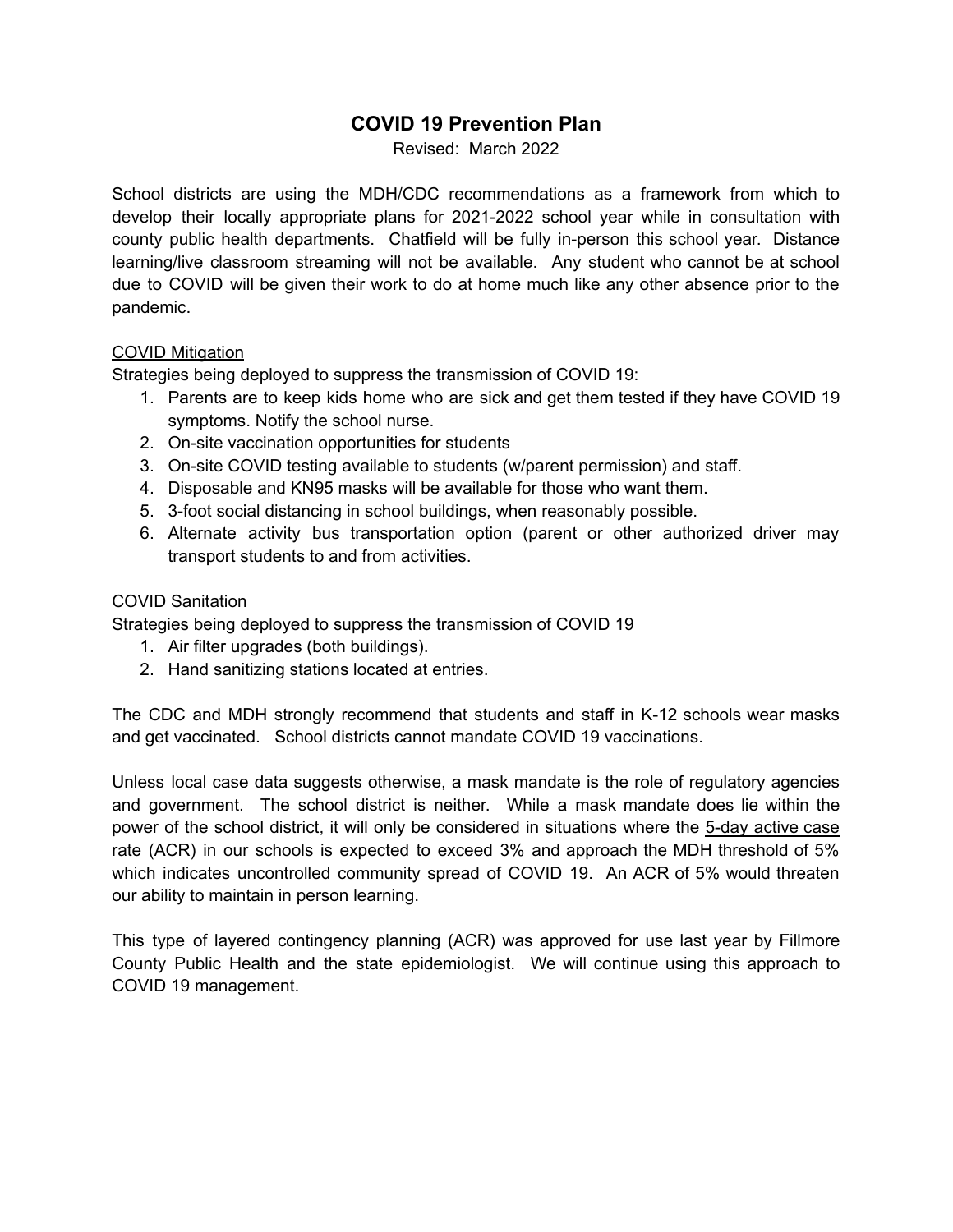### **PLAN A (ACR of 0 - 3%)**

Three percent of the student population equates to roughly 14 positive cases in either building.

- 1. Masks are recommended for all students and staff during the school day.
- 2. Students exhibiting symptoms while at school will be evaluated by the school nurse using the MDH decision tree for schools.
- 3. Close contacts of positive cases may attend school as long as they are symptom free. Wearing a mask for 10 days is recommended.
	- a. Elementary School
		- i. When there is a positive case in the classroom, parents of students in that class will be notified.
- 4. Positive Cases
	- a. Positive COVID cases must isolate from school for at least 5 days after the first day with symptoms or positive test results (asymptomatic).
	- b. Students may return to school after isolation provided they are fever free without the use of medication, their symptoms are receding, and they wear a mask during the school day for the next 5 days.
	- c. Calculating isolation and return to school for those that test positive for COVID is as follows.
		- i. Day 0 is the first day of symptoms or a positive test (asymptomatic). Day 1 of the 5 day isolation period is the first full day after the symptoms developed or the test specimen was collected (asymptomatic).
		- ii. MSHSL Activities: The MSHSL is not following the new CDC guidance at this time. Participants can practice upon returning on day 6 (see above) but they cannot compete until day 11 as per the prior rule.

*There will be situations with unique circumstances. In those cases, decisions will be made on a case by case basis that may deviate from the general guidelines listed above.*

# **PLAN B (ACR of 3 - 5%)**

Three percent of the student population equates to roughly 14 active cases in either building.

- 1. Masks required for all students and staff during the school day. This may be applied to one or both buildings.
- 2. Students exhibiting symptoms while at school will be evaluated by the school nurse using the MDH decision tree for schools.
- 3. Close contacts of positive cases may continue to attend school as long as they are symptom free and wear a mask for 10 days following the exposure.
- 4. Positive Cases
	- a. Positive COVID cases must isolate for at least 5 days after the first day with symptoms or positive test results (asymptomatic).